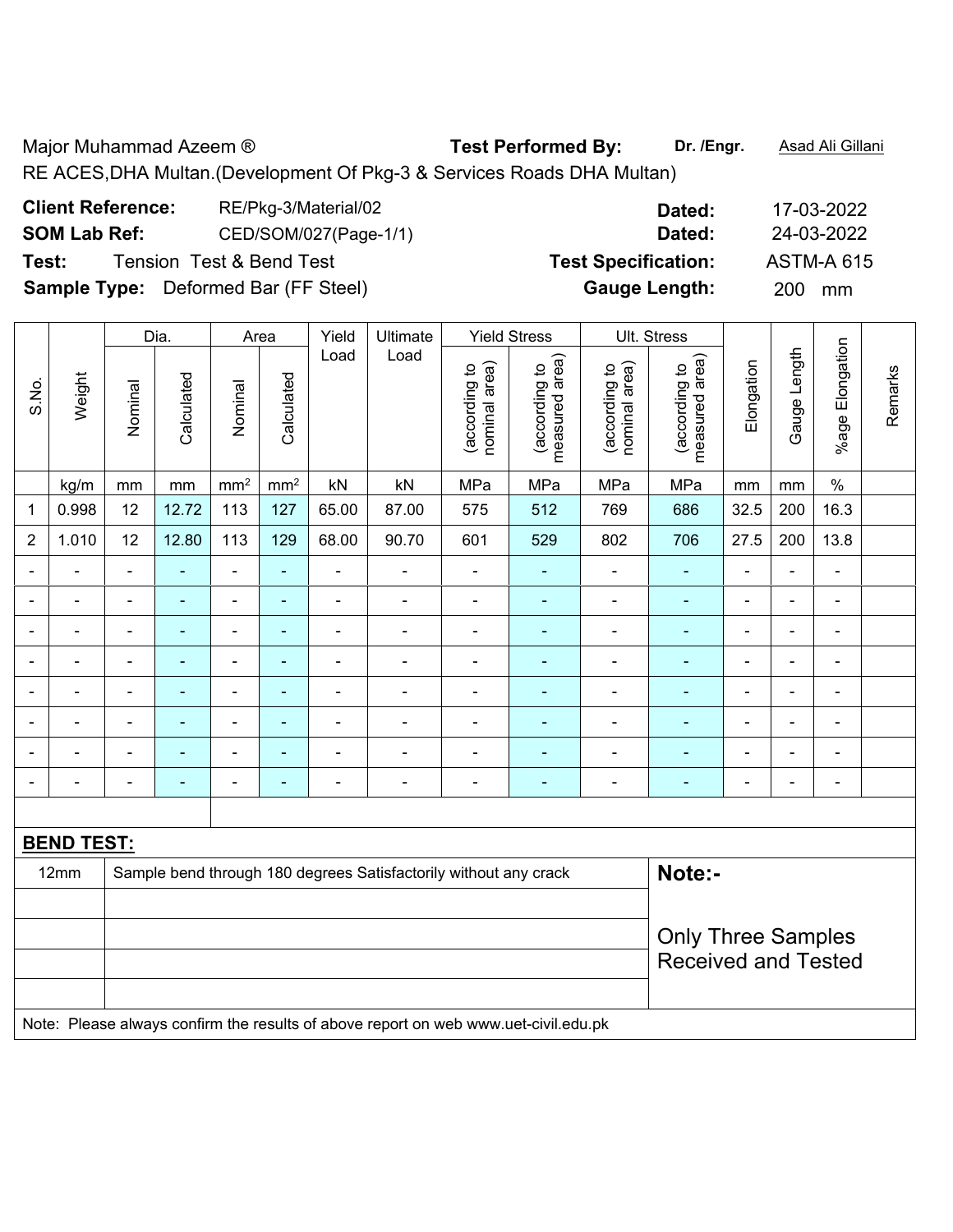Malik Mukhtar Ahmad **Test Performed By:** Dr. /Engr.

RE AZ Engg. Associates.(Estb. Of Mother & Child Block,Teaching Hospital,DG Khan)

|                      | <b>Client Reference:</b> | RE/AZEA/DGK/022                     |                            | Ref:       | 032 (Page-1/            |
|----------------------|--------------------------|-------------------------------------|----------------------------|------------|-------------------------|
| Dated:               | 22-03-2022               |                                     |                            | Dated:     | 25-03-2022              |
| Test:                |                          | <b>Tension Test &amp; Bend Test</b> | <b>Test Specification:</b> | ASTM-A-615 |                         |
| <b>Gauge Length:</b> |                          | inch<br>8.                          | <b>Sample Type:</b>        |            | Deformed Bar (FF Steel) |

| <b>SOM Lab</b> |                |
|----------------|----------------|
| Ref:           | 032 (Page-1/1) |
| Dated:         | 25-03-2022     |

Dia. | Area | Yield | Ultimate | Yield Stress | Ult. Stress %age Elongation %age Elongation Gauge Length Load Load Gauge Length measured area) measured area) (according to<br>nominal area) (according to<br>nominal area) nominal area) (according to<br>measured area) nominal area) (according to<br>measured area) Elongation Elongation (according to (according to (according to (according to Remarks Remarks Weight **Calculated Calculated** Calculated S.No. Calculated Nominal Nominal Nominal Nominal | lb/ft | # | in | in<sup>2</sup> | in<sup>2</sup> | Tons | Tons | psi | psi | psi | psi | in | in | % 1 | 2.819 | 8 | 1.027 | 0.79 | 0.828 | 27.93 | 36.65 | 77980 | 74400 | 102310 | 97610 | 1.60 | 8.0 | 20.0 2 | 2.792 | 8 | 1.022 | 0.79 | 0.821 | 27.32 | 36.14 | 76270 | 73390 | 100880 | 97080 | 1.50 | 8.0 | 18.8 3 | 1.466 | 6 | 0.741 | 0.44 | 0.431 | 14.65 | 19.24 | 73430 | 74960 | 96420 | 98430 | 1.30 | 8.0 | 16.3 4 | 1.470 | 6 | 0.742 | 0.44 | 0.432 | 14.75 | 19.29 | 73940 | 75310 | 96670 | 98460 | 1.50 | 8.0 | 18.8 5 | 0.657 | 4 | 0.496 | 0.20 | 0.193 | 6.44 | 8.87 | 71040 | 73620 | 97800 | 101340 | 1.20 | 8.0 | 15.0 6 | 0.658 | 4 | 0.496 | 0.20 | 0.193 | 6.49 | 8.87 | 71610 | 74200 | 97800 | 101340 | 1.20 | 8.0 | 15.0 - - - - - - - - - - - - - - - - - - - - - - - - - - - - - - - - - - - - - - - - - - - - - - - - - - - - - - - - - - - - **BEND TEST:**  # 8 Sample bend through 180 degrees Satisfactorily without any crack **Note:- Note:** #6 Sample bend through 180 degrees Satisfactorily without any crack #4 Sample bend through 180 degrees Satisfactorily without any crack Only Nine Samples Received and Tested Note: Please always confirm the results of above report on web www.uet-civil.edu.pk

S. Asad Ali Gillani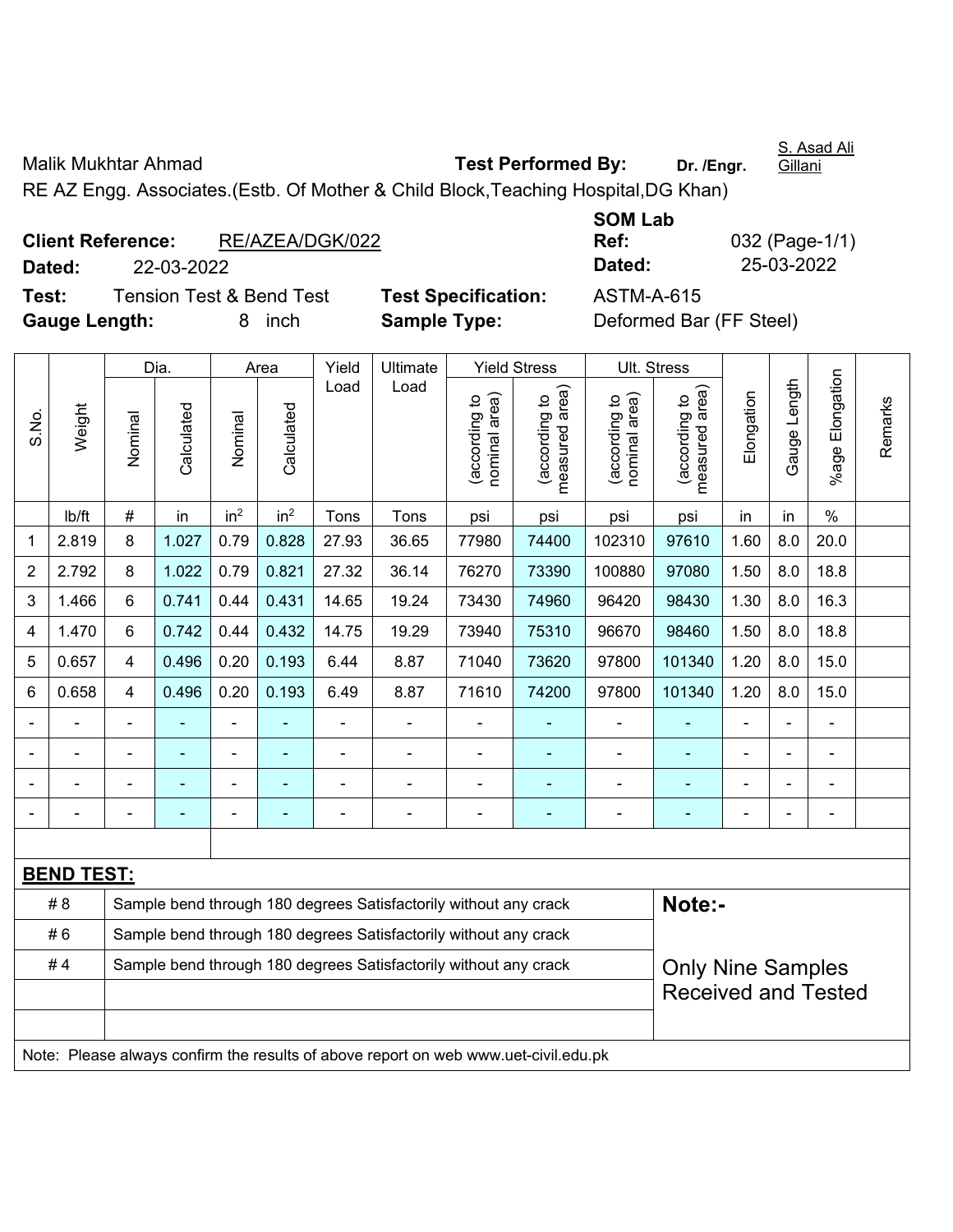Sub Divisional officer, **Test Performed By:** Dr. /Engr. **Asad Ali Gillani** Cub Divisional officer,

BSD Shujabad.(Up-Gradation Rehablitation and Const Of Govt.Girls Primary School Basti Kalroo)

| <b>Client Reference:</b> |            | 800/Shujabad                        |                            | <b>JUIVI LAD</b><br>Ref: | 033 (Page-1/2) |
|--------------------------|------------|-------------------------------------|----------------------------|--------------------------|----------------|
| Dated:                   | 08-03-2022 |                                     |                            | Dated:                   | 25-02-2022     |
| Test:                    |            | <b>Tension Test &amp; Bend Test</b> | <b>Test Specification:</b> | ASTM-A-615               |                |
| <b>Gauge Length:</b>     |            | inch<br>8.                          | <b>Sample Type:</b>        | Deformed Bar             |                |

|       |                          |                | Dia.           |                 | Area                     | Yield<br>Ultimate |                                                                                     |                                | <b>Yield Stress</b>                         |                                | Ult. Stress                                            |                |                |                       |         |
|-------|--------------------------|----------------|----------------|-----------------|--------------------------|-------------------|-------------------------------------------------------------------------------------|--------------------------------|---------------------------------------------|--------------------------------|--------------------------------------------------------|----------------|----------------|-----------------------|---------|
| S.No. | Weight                   | Nominal        | Calculated     | Nominal         | Calculated               | Load              | Load                                                                                | nominal area)<br>(according to | (according to<br>measured area)<br>measured | nominal area)<br>(according to | (according to<br>measured area)                        | Elongation     | Gauge Length   | Elongation<br>$%$ age | Remarks |
|       | Ib/ft                    | $\#$           | in             | in <sup>2</sup> | in <sup>2</sup>          | Tons              | Tons                                                                                | psi                            | psi                                         | psi                            | psi                                                    | in             | in             | $\%$                  |         |
| 1     | 1.643                    | $6\phantom{1}$ | 0.784          | 0.44            | 0.483                    | 16.74             | 23.62                                                                               | 83900                          | 76430                                       | 118390                         | 107850                                                 | 1.40           | 8.0            | 17.5                  |         |
| 2     | 0.658                    | $\overline{4}$ | 0.496          | 0.20            | 0.193                    | 6.03              | 9.14                                                                                | 66550                          | 68960                                       | 100830                         | 104490                                                 | 1.20           | 8.0            | 15.0                  |         |
|       |                          |                |                | ÷,              | ÷                        | ÷,                | $\blacksquare$                                                                      | $\blacksquare$                 | $\blacksquare$                              | ÷                              |                                                        | ä,             | $\blacksquare$ | $\blacksquare$        |         |
|       | $\blacksquare$           | $\blacksquare$ | $\blacksquare$ | ÷,              | ٠                        | $\blacksquare$    | $\blacksquare$                                                                      | $\blacksquare$                 | ٠                                           | $\overline{\phantom{0}}$       | $\blacksquare$                                         | $\blacksquare$ |                | ä,                    |         |
|       | $\blacksquare$           |                | $\blacksquare$ | ÷,              | ٠                        | $\blacksquare$    | $\blacksquare$                                                                      | $\blacksquare$                 | ٠                                           | ÷                              | $\blacksquare$                                         | Ē,             |                | ä,                    |         |
|       | $\overline{\phantom{a}}$ |                | $\blacksquare$ | -               | ٠                        | $\blacksquare$    | $\blacksquare$                                                                      | $\blacksquare$                 | ٠                                           | $\overline{\phantom{0}}$       | ٠                                                      |                |                | $\blacksquare$        |         |
|       |                          |                |                | ÷               |                          |                   | ÷                                                                                   | $\blacksquare$                 | ٠                                           | $\overline{\phantom{0}}$       |                                                        |                |                |                       |         |
|       |                          |                |                | ÷               |                          |                   |                                                                                     |                                |                                             |                                |                                                        |                |                |                       |         |
|       |                          |                |                | ÷               |                          |                   |                                                                                     | $\blacksquare$                 |                                             |                                |                                                        |                |                |                       |         |
|       |                          |                |                | -               | $\overline{\phantom{0}}$ | $\blacksquare$    | $\overline{a}$                                                                      | $\overline{a}$                 | $\blacksquare$                              | ÷                              | $\overline{\phantom{0}}$                               | Ē,             |                | $\blacksquare$        |         |
|       |                          |                |                |                 |                          |                   |                                                                                     |                                |                                             |                                |                                                        |                |                |                       |         |
|       | <b>BEND TEST:</b>        |                |                |                 |                          |                   |                                                                                     |                                |                                             |                                |                                                        |                |                |                       |         |
|       | #6                       |                |                |                 |                          |                   | Sample bend through 180 degrees Satisfactorily without any crack                    |                                |                                             |                                | Note:-                                                 |                |                |                       |         |
|       | #4                       |                |                |                 |                          |                   | Sample bend through 180 degrees Satisfactorily without any crack                    |                                |                                             |                                |                                                        |                |                |                       |         |
|       |                          |                |                |                 |                          |                   |                                                                                     |                                |                                             |                                | <b>Only Four Samples</b><br><b>Received and Tested</b> |                |                |                       |         |
|       |                          |                |                |                 |                          |                   | Note: Please always confirm the results of above report on web www.uet-civil.edu.pk |                                |                                             |                                |                                                        |                |                |                       |         |

**SOM Lab**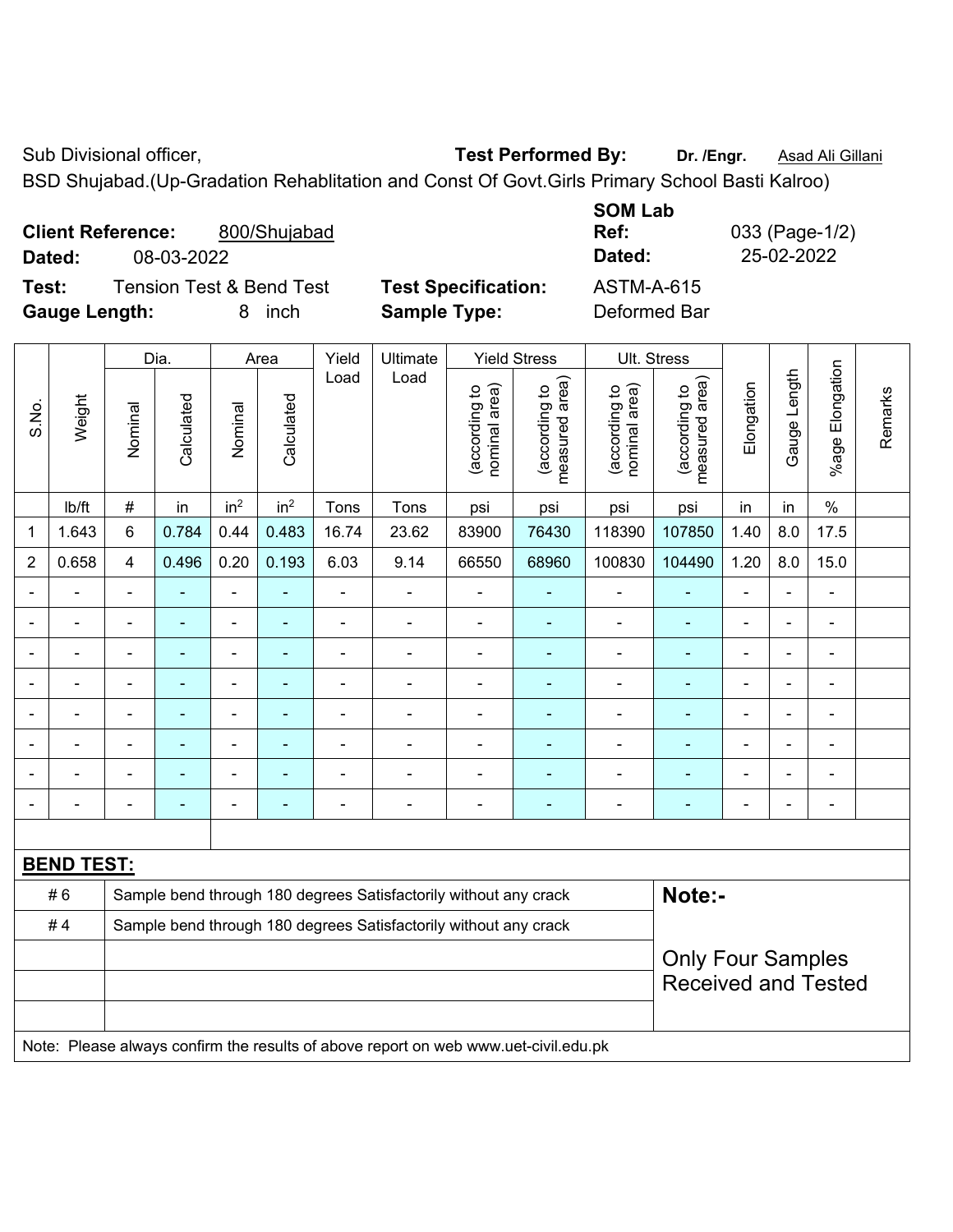## Sub Divisional officer, **Test Performed By:** Dr. /Engr. **Asad Ali Gillani** Cube Association Cube Association

BSD Shujabad.(Strengthing Of BHU'S In The Punjab Ph-II One At KHOJA Tehsil Shujabad)

| <b>Client Reference:</b><br>801/Shujabad<br>08-03-2022<br>Dated: |                            | <b>SOM Lab</b><br>Ref:<br>033 (Page-2/2)<br>25-02-2022<br>Dated: |
|------------------------------------------------------------------|----------------------------|------------------------------------------------------------------|
|                                                                  |                            |                                                                  |
| <b>Tension Test &amp; Bend Test</b><br>Test:                     | <b>Test Specification:</b> | ASTM-A-615                                                       |
| <b>Gauge Length:</b><br>inch<br>8                                | <b>Sample Type:</b>        | Deformed Bar                                                     |

|                |                                                                                     |                | Dia.           |                          | Area            | Yield<br>Ultimate        |                                                                  |                                | <b>Yield Stress</b>             |                                | Ult. Stress                                            |                |                |                 |         |
|----------------|-------------------------------------------------------------------------------------|----------------|----------------|--------------------------|-----------------|--------------------------|------------------------------------------------------------------|--------------------------------|---------------------------------|--------------------------------|--------------------------------------------------------|----------------|----------------|-----------------|---------|
| S.No.          | Weight                                                                              | Nominal        | Calculated     | Nominal                  | Calculated      | Load                     | Load                                                             | nominal area)<br>(according to | measured area)<br>(according to | nominal area)<br>(according to | (according to<br>neasured area)<br>measured            | Elongation     | Gauge Length   | %age Elongation | Remarks |
|                | lb/ft                                                                               | $\#$           | in             | in <sup>2</sup>          | in <sup>2</sup> | Tons                     | Tons                                                             | psi                            | psi                             | psi                            | psi                                                    | in             | in             | $\%$            |         |
| 1              | 1.508                                                                               | 6              | 0.751          | 0.44                     | 0.443           | 13.40                    | 19.47                                                            | 67190                          | 66740                           | 97590                          | 96930                                                  | 1.70           | 8.0            | 21.3            |         |
| $\overline{2}$ | 0.681                                                                               | $\overline{4}$ | 0.505          | 0.20                     | 0.200           | 6.52                     | 8.77                                                             | 71940                          | 71940                           | 96670                          | 96670                                                  | 1.50           | 8.0            | 18.8            |         |
|                | ä,                                                                                  | $\blacksquare$ | ä,             | $\overline{\phantom{a}}$ | $\blacksquare$  | $\blacksquare$           | $\blacksquare$                                                   | ä,                             | $\blacksquare$                  | $\blacksquare$                 | $\blacksquare$                                         | $\blacksquare$ | ä,             | ÷,              |         |
|                | $\blacksquare$                                                                      | $\blacksquare$ | ÷,             | ÷,                       | $\blacksquare$  | ä,                       | $\blacksquare$                                                   | $\blacksquare$                 | ٠                               | $\blacksquare$                 | $\blacksquare$                                         | ÷              | $\blacksquare$ | $\blacksquare$  |         |
|                | ä,                                                                                  | ä,             | ÷,             | ÷,                       |                 | ä,                       | ä,                                                               | $\blacksquare$                 | ä,                              | ÷                              | ä,                                                     | L,             |                | $\blacksquare$  |         |
|                |                                                                                     |                |                | $\blacksquare$           |                 |                          | $\blacksquare$                                                   |                                |                                 | $\blacksquare$                 | $\blacksquare$                                         |                |                | $\blacksquare$  |         |
|                |                                                                                     |                |                | $\blacksquare$           |                 |                          | $\blacksquare$                                                   |                                |                                 | $\overline{\phantom{0}}$       |                                                        |                |                |                 |         |
|                | $\blacksquare$                                                                      |                | $\blacksquare$ | ۰                        |                 |                          | $\blacksquare$                                                   | $\blacksquare$                 | $\blacksquare$                  | $\overline{\phantom{a}}$       | $\blacksquare$                                         | $\blacksquare$ |                | $\blacksquare$  |         |
|                |                                                                                     |                | ۰              | ۰                        |                 |                          | $\overline{a}$                                                   | $\overline{a}$                 | $\overline{\phantom{0}}$        | $\overline{a}$                 | $\blacksquare$                                         | Ē,             |                | ÷               |         |
|                |                                                                                     | $\blacksquare$ | ۰              | ۰                        | $\blacksquare$  | $\overline{\phantom{0}}$ | $\blacksquare$                                                   | $\qquad \qquad \blacksquare$   | $\overline{\phantom{0}}$        | $\blacksquare$                 | $\blacksquare$                                         | $\blacksquare$ |                | ÷               |         |
|                |                                                                                     |                |                |                          |                 |                          |                                                                  |                                |                                 |                                |                                                        |                |                |                 |         |
|                | <b>BEND TEST:</b>                                                                   |                |                |                          |                 |                          |                                                                  |                                |                                 |                                |                                                        |                |                |                 |         |
|                | #6                                                                                  |                |                |                          |                 |                          | Sample bend through 180 degrees Satisfactorily without any crack |                                |                                 |                                | Note:-                                                 |                |                |                 |         |
|                | #4                                                                                  |                |                |                          |                 |                          | Sample bend through 180 degrees Satisfactorily without any crack |                                |                                 |                                |                                                        |                |                |                 |         |
|                |                                                                                     |                |                |                          |                 |                          |                                                                  |                                |                                 |                                | <b>Only Four Samples</b><br><b>Received and Tested</b> |                |                |                 |         |
|                | Note: Please always confirm the results of above report on web www.uet-civil.edu.pk |                |                |                          |                 |                          |                                                                  |                                |                                 |                                |                                                        |                |                |                 |         |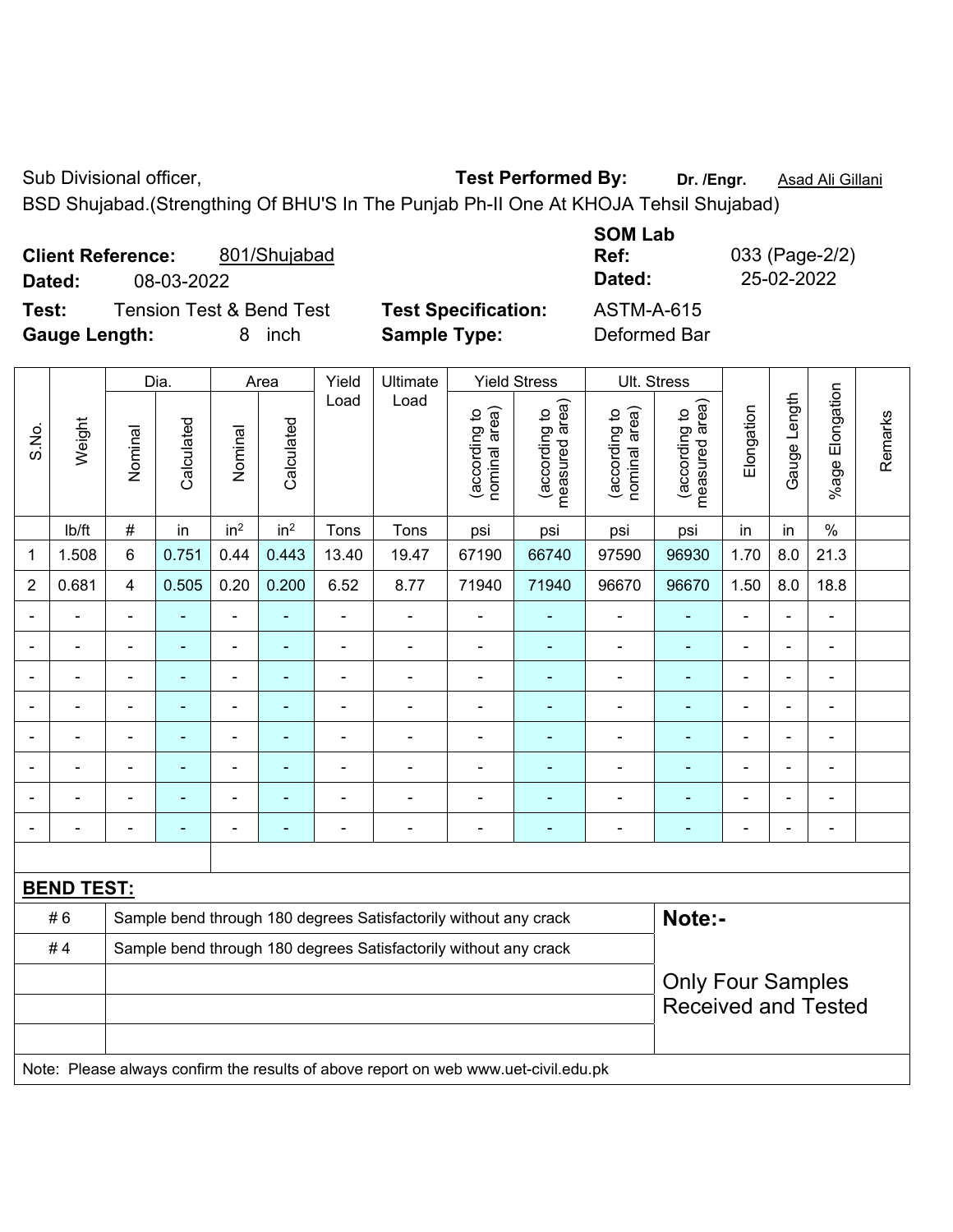Nauman Rafique **Test Performed By:** Dr. /Engr. **Amina Rajoot Nauman** Rajoot

CTO Sabcon Associates.(Const Of Commercial Building At 388A Gulberg III, Lahore)

**Dated:** 24-03-2022 **Dated:** 25-03-2022

**Test:** Tension Test & Bend Test **Test Specification:** ASTM-A-615 Gauge Length: **8** inch **Sample Type:** Definition Bar (Deformed Bar (Deformed Bar (FF Steel)

**SOM Lab Ref:** 034 (Page-1/1)

| Deformed Bar (FF Steel) |  |  |
|-------------------------|--|--|
|-------------------------|--|--|

|                |                   |                | Dia.       |                 | Area            | Yield          | Ultimate                                                                            |                                | <b>Yield Stress</b>             |                                | Ult. Stress                     |                |              |                         |         |
|----------------|-------------------|----------------|------------|-----------------|-----------------|----------------|-------------------------------------------------------------------------------------|--------------------------------|---------------------------------|--------------------------------|---------------------------------|----------------|--------------|-------------------------|---------|
| S.No.          | Weight            | Nominal        | Calculated | Nominal         | Calculated      | Load           | Load                                                                                | nominal area)<br>(according to | (according to<br>measured area) | (according to<br>nominal area) | (according to<br>measured area) | Elongation     | Gauge Length | Elongation<br>$%$ age I | Remarks |
|                | lb/ft             | $\#$           | in         | in <sup>2</sup> | in <sup>2</sup> | Tons           | Tons                                                                                | psi                            | psi                             | psi                            | psi                             | in             | in           | $\%$                    |         |
| 1              | 1.475             | 6              | 0.743      | 0.44            | 0.433           | 13.66          | 18.81                                                                               | 68470                          | 69580                           | 94270                          | 95800                           | 1.20           | 8.0          | 15.0                    |         |
| $\overline{2}$ | 1.477             | 6              | 0.743      | 0.44            | 0.434           | 13.86          | 18.93                                                                               | 69490                          | 70450                           | 94880                          | 96200                           | 1.50           | 8.0          | 18.8                    |         |
| 3              | 1.043             | 5              | 0.625      | 0.31            | 0.307           | 10.06          | 13.56                                                                               | 71580                          | 72280                           | 96460                          | 97400                           | 1.50           | 8.0          | 18.8                    |         |
| 4              | 1.049             | 5              | 0.626      | 0.31            | 0.308           | 10.04          | 13.53                                                                               | 71440                          | 71900                           | 96240                          | 96860                           | 1.50           | 8.0          | 18.8                    |         |
| 5              | 0.660             | 4              | 0.497      | 0.20            | 0.194           | 7.05           | 9.23                                                                                | 77790                          | 80190                           | 101730                         | 104880                          | 1.10           | 8.0          | 13.8                    |         |
| 6              | 0.657             | 4              | 0.496      | 0.20            | 0.193           | 6.98           | 9.60                                                                                | 77000                          | 79790                           | 105890                         | 109730                          | 1.00           | 8.0          | 12.5                    |         |
|                |                   | $\blacksquare$ | ÷          | ÷               |                 | ÷,             | $\blacksquare$                                                                      | $\blacksquare$                 | $\blacksquare$                  | $\blacksquare$                 | ÷,                              |                |              | $\blacksquare$          |         |
|                |                   |                |            |                 |                 |                | $\overline{\phantom{0}}$                                                            | ÷                              |                                 |                                |                                 |                |              | $\blacksquare$          |         |
|                |                   |                |            |                 |                 |                |                                                                                     | $\blacksquare$                 |                                 | $\blacksquare$                 |                                 |                |              |                         |         |
| $\blacksquare$ |                   | $\blacksquare$ | ÷          | $\blacksquare$  | $\blacksquare$  | $\blacksquare$ | $\blacksquare$                                                                      | ä,                             | $\blacksquare$                  | $\blacksquare$                 | ۰                               | $\blacksquare$ | ÷            | $\blacksquare$          |         |
|                |                   |                |            |                 |                 |                |                                                                                     |                                |                                 |                                |                                 |                |              |                         |         |
|                | <b>BEND TEST:</b> |                |            |                 |                 |                |                                                                                     |                                |                                 |                                |                                 |                |              |                         |         |
|                | #6                |                |            |                 |                 |                | Sample bend through 180 degrees Satisfactorily without any crack                    |                                |                                 |                                | Note:-                          |                |              |                         |         |
|                | #5                |                |            |                 |                 |                | Sample bend through 180 degrees Satisfactorily without any crack                    |                                |                                 |                                |                                 |                |              |                         |         |
|                | #4                |                |            |                 |                 |                | Sample bend through 180 degrees Satisfactorily without any crack                    |                                |                                 |                                | <b>Only Nine Samples</b>        |                |              |                         |         |
|                |                   |                |            |                 |                 |                |                                                                                     |                                |                                 |                                | <b>Received and Tested</b>      |                |              |                         |         |
|                |                   |                |            |                 |                 |                |                                                                                     |                                |                                 |                                |                                 |                |              |                         |         |
|                |                   |                |            |                 |                 |                | Note: Please always confirm the results of above report on web www.uet-civil.edu.pk |                                |                                 |                                |                                 |                |              |                         |         |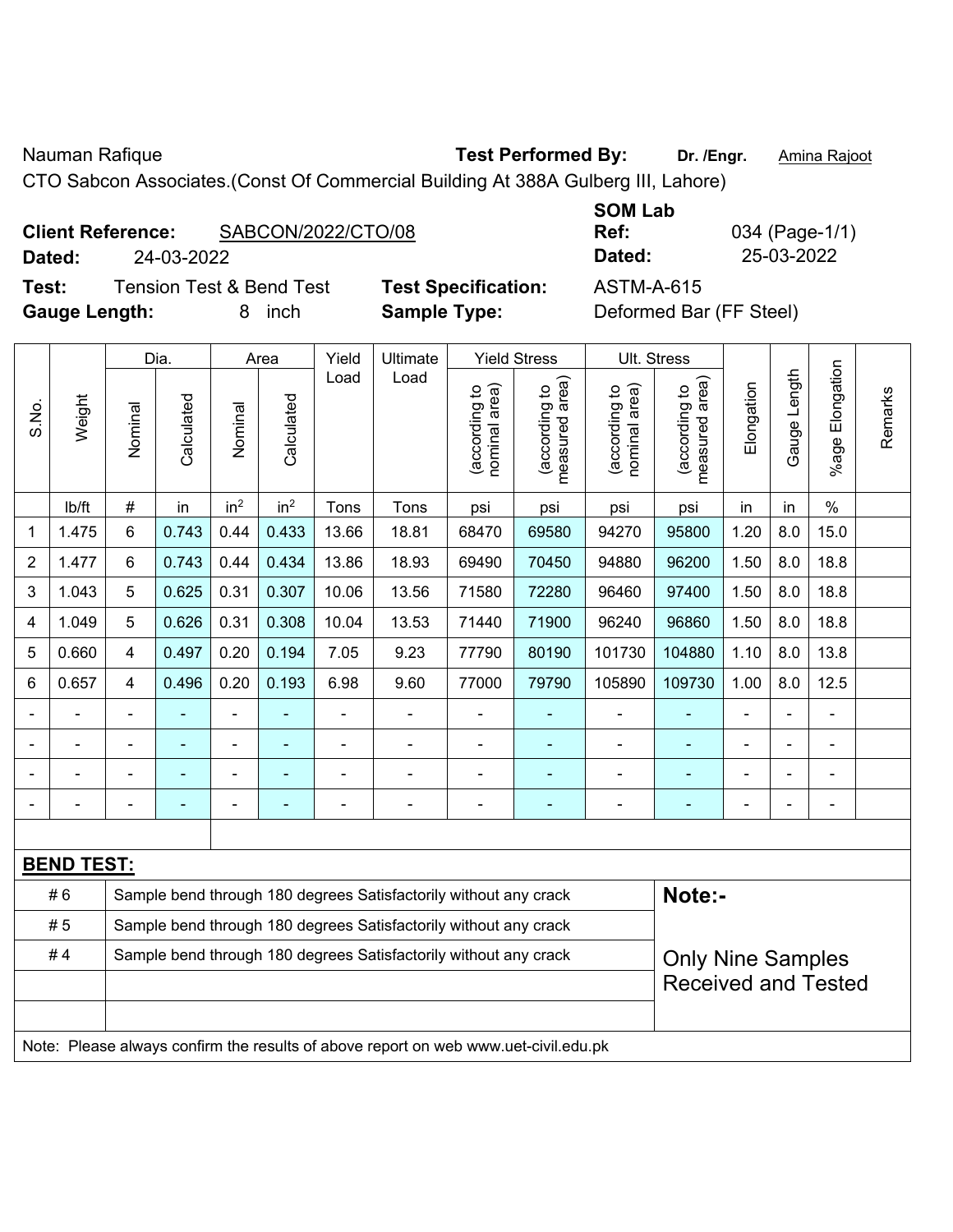Abdul Ghafar **Test Performed By:** Dr. /Engr.

S. Asad Ali Gillani

Project Manager Liberty Builders, Lahore

# **Client Reference:** ST/UET/ 20220325 **Dated:** 25-03-2022 **Dated:** 25-03-2022

**Test:** Tension Test & Bend Test **Test Specification:** ASTM-A-615 **Gauge Length:** 8 inch **Sample Type:** Deformed Bar (Batala Premium)

| 035(Page-1/1) |
|---------------|
| 25-03-2022    |
|               |

|                |                   |                | Dia.                                                             |                 | Area            | Yield | Ultimate                                                                            |                                | <b>Yield Stress</b>                         |                                | Ult. Stress                     |                |              |                         |         |
|----------------|-------------------|----------------|------------------------------------------------------------------|-----------------|-----------------|-------|-------------------------------------------------------------------------------------|--------------------------------|---------------------------------------------|--------------------------------|---------------------------------|----------------|--------------|-------------------------|---------|
| S.No.          | Weight            | Nominal        | Calculated                                                       | Nominal         | Calculated      | Load  | Load                                                                                | nominal area)<br>(according to | (according to<br>measured area)<br>measured | nominal area)<br>(according to | (according to<br>measured area) | Elongation     | Gauge Length | Elongation<br>$%$ age I | Remarks |
|                | lb/ft             | $\#$           | in                                                               | in <sup>2</sup> | in <sup>2</sup> | Tons  | Tons                                                                                | psi                            | psi                                         | psi                            | psi                             | in             | in           | $\%$                    |         |
| 1              | 0.660             | 4              | 0.497                                                            | 0.20            | 0.194           | 6.37  | 9.07                                                                                | 70260                          | 72430                                       | 100050                         | 103140                          | 1.00           | 8.0          | 12.5                    |         |
| $\overline{2}$ | 0.660             | 4              | 0.497                                                            | 0.20            | 0.194           | 5.98  | 8.74                                                                                | 65990                          | 68030                                       | 96340                          | 99310                           | 1.20           | 8.0          | 15.0                    |         |
| 3              | 0.660             | $\overline{4}$ | 0.497                                                            | 0.20            | 0.194           | 6.22  | 8.99                                                                                | 68570                          | 70690                                       | 99150                          | 102210                          | 1.00           | 8.0          | 12.5                    |         |
| 4              | 1.476             | 6              | 0.743                                                            | 0.44            | 0.434           | 14.42 | 20.95                                                                               | 72300                          | 73300                                       | 105000                         | 106450                          | 1.30           | 8.0          | 16.3                    |         |
| 5              | 1.477             | $6\phantom{a}$ | 0.743                                                            | 0.44            | 0.434           | 14.43 | 21.12                                                                               | 72350                          | 73350                                       | 105870                         | 107330                          | 1.10           | 8.0          | 13.8                    |         |
| 6              | 1.478             | $6\phantom{1}$ | 0.743                                                            | 0.44            | 0.434           | 14.98 | 21.46                                                                               | 75110                          | 76150                                       | 107560                         | 109040                          | 1.10           | 8.0          | 13.8                    |         |
|                |                   |                |                                                                  |                 |                 |       |                                                                                     |                                |                                             | ÷                              | $\blacksquare$                  |                |              |                         |         |
|                |                   |                |                                                                  | $\blacksquare$  |                 | ä,    | $\blacksquare$                                                                      |                                |                                             |                                |                                 |                |              |                         |         |
|                |                   |                |                                                                  | -               |                 |       |                                                                                     |                                |                                             |                                |                                 |                |              |                         |         |
|                |                   |                |                                                                  | ÷               | ۰               | ä,    | $\blacksquare$                                                                      | Ē,                             | $\blacksquare$                              | $\blacksquare$                 | ۰                               | $\blacksquare$ |              | ÷                       |         |
|                |                   |                |                                                                  |                 |                 |       |                                                                                     |                                |                                             |                                |                                 |                |              |                         |         |
|                | <b>BEND TEST:</b> |                |                                                                  |                 |                 |       |                                                                                     |                                |                                             |                                |                                 |                |              |                         |         |
|                | #4                |                |                                                                  |                 |                 |       | Sample bend through 180 degrees Satisfactorily without any crack                    |                                |                                             |                                | Note:-                          |                |              |                         |         |
|                | #6                |                | Sample bend through 180 degrees Satisfactorily without any crack |                 |                 |       |                                                                                     |                                |                                             |                                |                                 |                |              |                         |         |
|                |                   |                |                                                                  |                 |                 |       |                                                                                     |                                |                                             |                                | <b>Only Eight Samples</b>       |                |              |                         |         |
|                |                   |                |                                                                  |                 |                 |       |                                                                                     |                                |                                             |                                | <b>Received and Tested</b>      |                |              |                         |         |
|                |                   |                |                                                                  |                 |                 |       |                                                                                     |                                |                                             |                                |                                 |                |              |                         |         |
|                |                   |                |                                                                  |                 |                 |       | Note: Please always confirm the results of above report on web www.uet-civil.edu.pk |                                |                                             |                                |                                 |                |              |                         |         |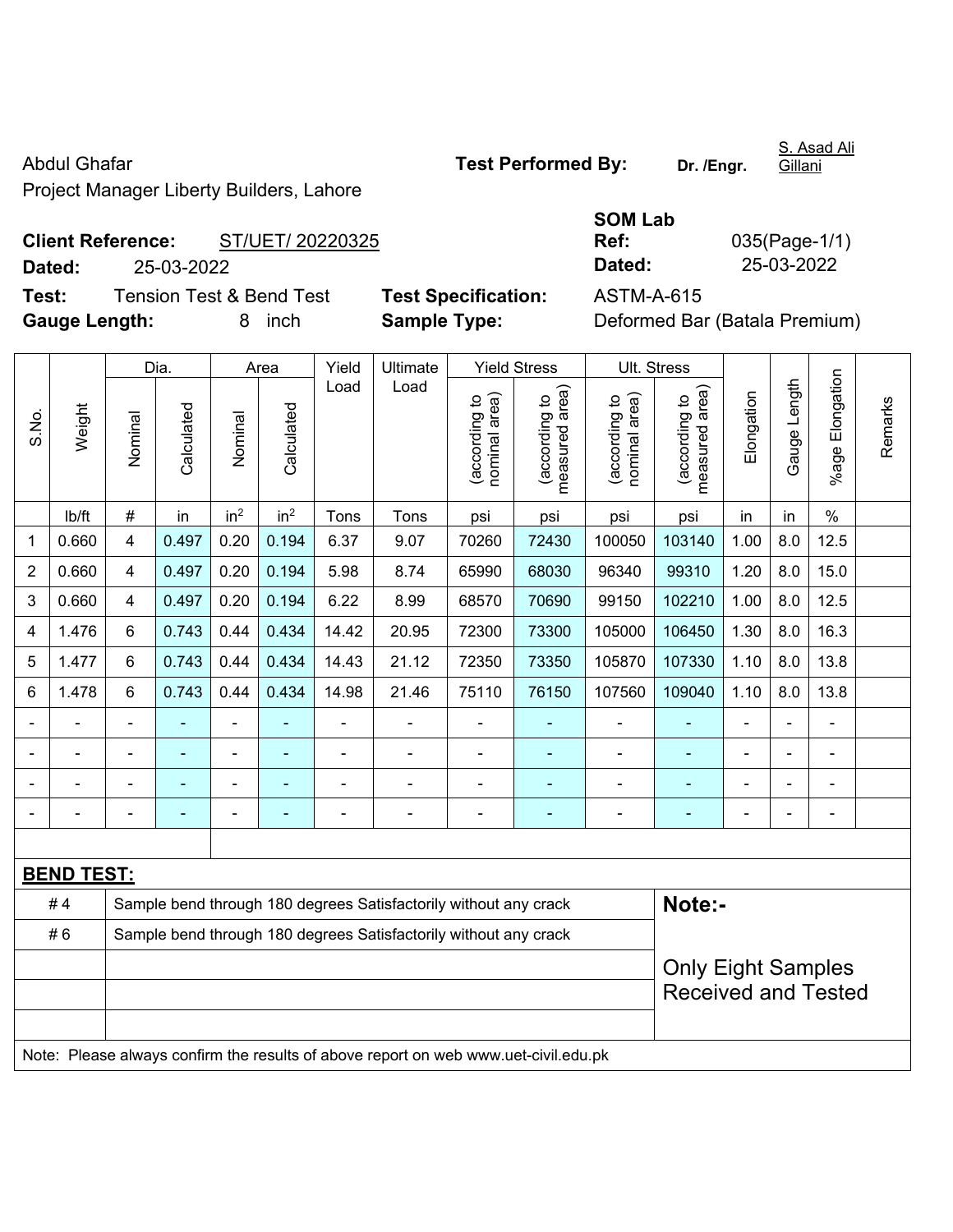Building Research Station **Test Performed By:** Dr. /Engr. **Asad Ali Gillani** 

Assistant Director-I,Lahore.(D-36, S.I.T.E Manghopir Road,Karachi)

**Client Reference:** 154-R/747 **Dated:** 21-03-2022 **Dated:** 25-03-2022 **Test:** Tension Test & Bend Test **Test Specification:** ASTM-A-615

| <b>SOM Lab</b> |                |
|----------------|----------------|
| Ref:           | 036 (Page-1/1) |
| Dated:         | 25-03-2022     |
| ACTMA A CAE    |                |

**Gauge Length:** 8 inch **Sample Type:** Deformed Bar (Union Steel)

|                |                                                                                     |                                                                  | Dia.           |                          | Area            | Yield                    | Ultimate                                                         |                                | <b>Yield Stress</b>                         |                                | Ult. Stress                                 |                |                          |                          |         |
|----------------|-------------------------------------------------------------------------------------|------------------------------------------------------------------|----------------|--------------------------|-----------------|--------------------------|------------------------------------------------------------------|--------------------------------|---------------------------------------------|--------------------------------|---------------------------------------------|----------------|--------------------------|--------------------------|---------|
| S.No.          | Weight                                                                              | Nominal                                                          | Calculated     | Nominal                  | Calculated      | Load                     | Load                                                             | nominal area)<br>(according to | (according to<br>measured area)<br>measured | nominal area)<br>(according to | (according to<br>measured area)<br>measured | Elongation     | Gauge Length             | Elongation<br>%age       | Remarks |
|                | lb/ft                                                                               | $\#$                                                             | in             | in <sup>2</sup>          | in <sup>2</sup> | Tons                     | Tons                                                             | psi                            | psi                                         | psi                            | psi                                         | in             | in                       | $\%$                     |         |
| 1              | 2.564                                                                               | 8                                                                | 0.980          | 0.79                     | 0.754           | 26.28                    | 35.39                                                            | 73370                          | 76870                                       | 98810                          | 103520                                      | 1.00           | 8.0                      | 12.5                     |         |
| $\overline{2}$ | 1.518                                                                               | 6                                                                | 0.754          | 0.44                     | 0.446           | 15.82                    | 20.05                                                            | 79300                          | 78230                                       | 100500                         | 99150                                       | 1.50           | 8.0                      | 18.8                     |         |
| 3              | 0.663                                                                               | $\overline{4}$                                                   | 0.498          | 0.20                     | 0.195           | 7.00                     | 8.77                                                             | 77230                          | 79210                                       | 96670                          | 99150                                       | 1.00           | 8.0                      | 12.5                     |         |
|                |                                                                                     | $\blacksquare$                                                   |                |                          |                 | ÷,                       | ÷,                                                               | $\blacksquare$                 | $\blacksquare$                              | $\blacksquare$                 | ٠                                           | $\blacksquare$ | $\overline{\phantom{a}}$ | ÷,                       |         |
|                | ä,                                                                                  | $\blacksquare$                                                   | $\blacksquare$ | $\blacksquare$           | ٠               | ä,                       | $\blacksquare$                                                   | $\overline{\phantom{a}}$       | $\blacksquare$                              | $\blacksquare$                 | $\blacksquare$                              | $\blacksquare$ |                          | $\blacksquare$           |         |
|                |                                                                                     |                                                                  |                |                          |                 |                          | $\blacksquare$                                                   | ä,                             |                                             |                                | ۰                                           |                |                          | $\blacksquare$           |         |
|                |                                                                                     |                                                                  |                |                          |                 |                          | $\blacksquare$                                                   | $\blacksquare$                 | ۰                                           | $\blacksquare$                 | ۰                                           |                |                          |                          |         |
|                | $\blacksquare$                                                                      |                                                                  |                | $\blacksquare$           |                 |                          | $\blacksquare$                                                   | $\blacksquare$                 | $\blacksquare$                              | $\blacksquare$                 | $\blacksquare$                              |                |                          | L,                       |         |
|                |                                                                                     |                                                                  |                | $\blacksquare$           |                 |                          |                                                                  | $\blacksquare$                 | ۰                                           |                                | $\overline{\phantom{0}}$                    |                |                          | ÷                        |         |
|                |                                                                                     | $\overline{\phantom{0}}$                                         |                | $\overline{\phantom{0}}$ |                 | $\overline{\phantom{0}}$ | $\blacksquare$                                                   | -                              | ۰                                           | $\overline{a}$                 | ۰                                           | $\blacksquare$ |                          | $\overline{\phantom{a}}$ |         |
|                |                                                                                     |                                                                  |                |                          |                 |                          |                                                                  |                                |                                             |                                |                                             |                |                          |                          |         |
|                | <b>BEND TEST:</b>                                                                   |                                                                  |                |                          |                 |                          |                                                                  |                                |                                             |                                |                                             |                |                          |                          |         |
|                | # 8                                                                                 |                                                                  |                |                          |                 |                          | Sample bend through 180 degrees Satisfactorily without any crack |                                |                                             |                                | Note:-                                      |                |                          |                          |         |
|                | #6                                                                                  | Sample bend through 180 degrees Satisfactorily without any crack |                |                          |                 |                          |                                                                  |                                |                                             |                                |                                             |                |                          |                          |         |
|                | #4                                                                                  |                                                                  |                |                          |                 |                          | Sample bend through 180 degrees Satisfactorily without any crack |                                |                                             |                                | <b>Only Six Samples</b>                     |                |                          |                          |         |
|                |                                                                                     |                                                                  |                |                          |                 |                          |                                                                  |                                |                                             |                                | <b>Received and Tested</b>                  |                |                          |                          |         |
|                |                                                                                     |                                                                  |                |                          |                 |                          |                                                                  |                                |                                             |                                |                                             |                |                          |                          |         |
|                | Note: Please always confirm the results of above report on web www.uet-civil.edu.pk |                                                                  |                |                          |                 |                          |                                                                  |                                |                                             |                                |                                             |                |                          |                          |         |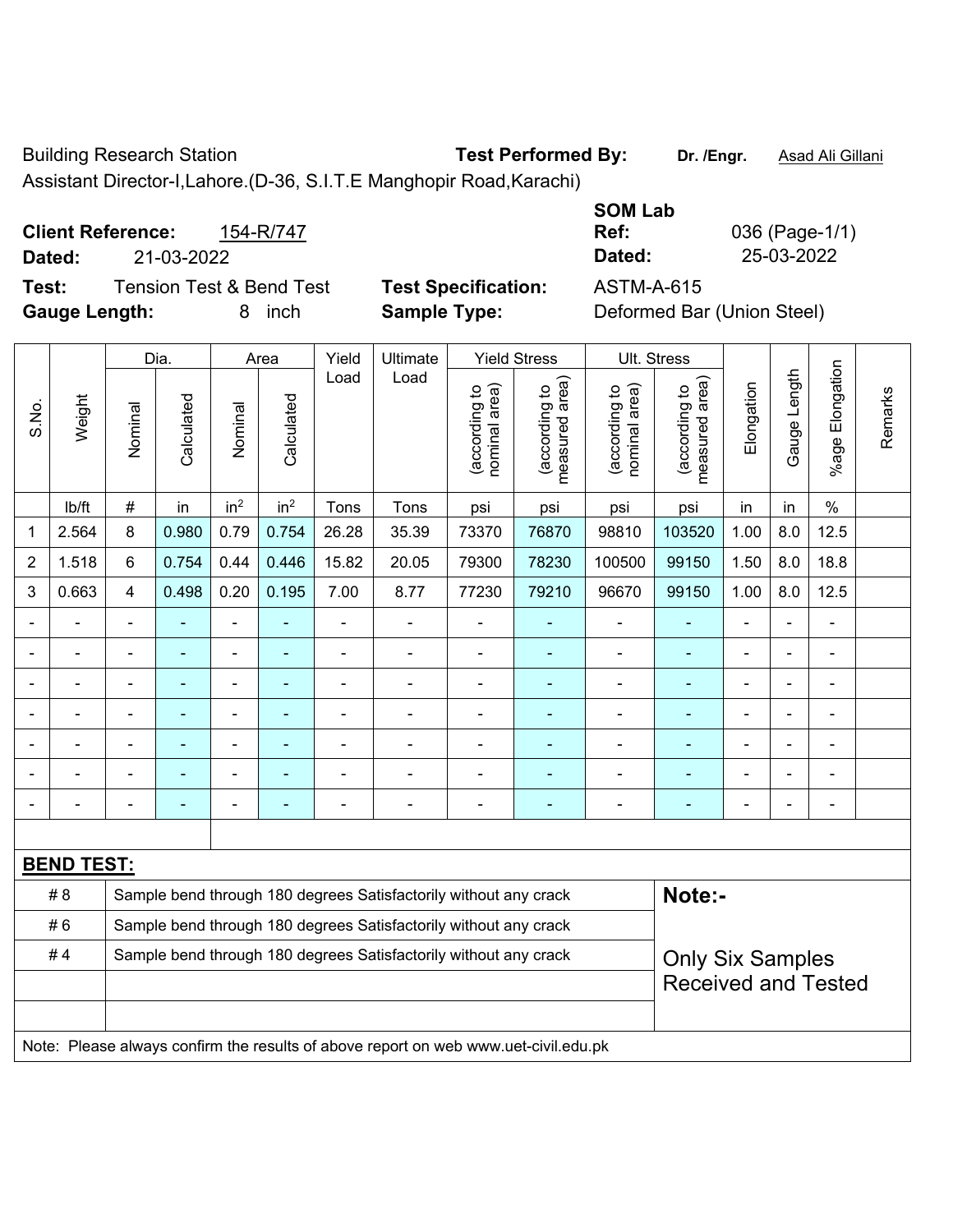Ma Desheng **Test Performed By:** Dr. /Engr. **Asad Ali Gillani** Assembly Dream Dr. /Engr. **Asad Ali Gillani** 

PM State Grid CEPET.(500Kv D/C Transmission Line Nokhar S/S-Lahore North S/S-Lahore)

**Client Reference:** CET/ADB-301A/SEC-II/UET-22-416 **Dated:** 25-03-2022 **Dated:** 25-03-2022

**SOM Lab Ref:** 038 (Page-1/1)

**Test:** Tension Test & Bend Test **Test Specification:** ASTM-A-615 **Gauge Length:** 8 inch **Sample Type:** Deformed Bar (Batala Steel)

| Dia.<br>Area   |                                                                                     |                                                                  |                |                 | Yield           | Ultimate       |                                                                  | <b>Yield Stress</b>            |                                 | Ult. Stress                   |                                             |                          |              |                       |         |
|----------------|-------------------------------------------------------------------------------------|------------------------------------------------------------------|----------------|-----------------|-----------------|----------------|------------------------------------------------------------------|--------------------------------|---------------------------------|-------------------------------|---------------------------------------------|--------------------------|--------------|-----------------------|---------|
| S.No.          | Weight                                                                              | Nominal                                                          | Calculated     | Nominal         | Calculated      | Load           | Load                                                             | (according to<br>nominal area) | (according to<br>measured area) | nominal area)<br>according to | (according to<br>neasured area)<br>measured | Elongation               | Gauge Length | Elongation<br>$%$ age | Remarks |
|                | lb/ft                                                                               | #                                                                | in             | in <sup>2</sup> | in <sup>2</sup> | Tons           | Tons                                                             | psi                            | psi                             | psi                           | psi                                         | in                       | in           | $\frac{0}{0}$         |         |
| 1              | 2.713                                                                               | 8                                                                | 1.007          | 0.79            | 0.797           | 25.13          | 37.02                                                            | 70150                          | 69540                           | 103360                        | 102450                                      | 1.50                     | 8.0          | 18.8                  |         |
| $\overline{2}$ | 2.687                                                                               | 8                                                                | 1.003          | 0.79            | 0.790           | 25.20          | 37.16                                                            | 70350                          | 70350                           | 103730                        | 103730                                      | 1.40                     | 8.0          | 17.5                  |         |
| 3              | 2.667                                                                               | 8                                                                | 0.999          | 0.79            | 0.784           | 24.92          | 36.85                                                            | 69580                          | 70110                           | 102880                        | 103660                                      | 1.40                     | 8.0          | 17.5                  |         |
| 4              | 1.504                                                                               | 6                                                                | 0.750          | 0.44            | 0.442           | 13.35          | 20.39                                                            | 66940                          | 66630                           | 102190                        | 101730                                      | 1.50                     | 8.0          | 18.8                  |         |
| 5              | 1.511                                                                               | 6                                                                | 0.752          | 0.44            | 0.444           | 13.76          | 21.20                                                            | 68980                          | 68360                           | 106280                        | 105320                                      | 1.50                     | 8.0          | 18.8                  |         |
|                |                                                                                     | $\blacksquare$                                                   |                |                 |                 |                | ÷                                                                | ä,                             |                                 | $\blacksquare$                |                                             | ä,                       |              | $\blacksquare$        |         |
|                | ÷,                                                                                  | $\blacksquare$                                                   | $\blacksquare$ | ÷               | $\blacksquare$  | $\blacksquare$ | ÷,                                                               | ÷,                             | $\blacksquare$                  | $\overline{\phantom{a}}$      | $\blacksquare$                              | $\overline{\phantom{a}}$ |              | $\blacksquare$        |         |
|                | $\blacksquare$                                                                      | $\blacksquare$                                                   | ÷,             | ÷               | ۰               | $\blacksquare$ | ÷                                                                | ä,                             | $\blacksquare$                  | $\blacksquare$                | ÷                                           | $\blacksquare$           |              | $\blacksquare$        |         |
|                |                                                                                     |                                                                  |                |                 |                 |                |                                                                  |                                |                                 |                               |                                             |                          |              | ÷                     |         |
|                |                                                                                     |                                                                  |                |                 |                 |                |                                                                  |                                |                                 |                               |                                             |                          |              |                       |         |
|                | <b>Witnessed By:</b>                                                                |                                                                  |                |                 |                 |                | Abdul Shakoor (Chief Engr.NESPAK), Engr.Usama Ghafor (P.E)       |                                |                                 |                               |                                             |                          |              |                       |         |
|                | <b>BEND TEST:</b>                                                                   |                                                                  |                |                 |                 |                |                                                                  |                                |                                 |                               |                                             |                          |              |                       |         |
|                | # 8                                                                                 |                                                                  |                |                 |                 |                | Sample bend through 180 degrees Satisfactorily without any crack |                                |                                 |                               | Note:-                                      |                          |              |                       |         |
|                | # 8                                                                                 | Sample bend through 180 degrees Satisfactorily without any crack |                |                 |                 |                |                                                                  |                                |                                 |                               |                                             |                          |              |                       |         |
|                | #8                                                                                  |                                                                  |                |                 |                 |                | Sample bend through 180 degrees Satisfactorily without any crack |                                |                                 |                               | <b>Only Ten Samples</b>                     |                          |              |                       |         |
|                | #6                                                                                  |                                                                  |                |                 |                 |                | Sample bend through 180 degrees Satisfactorily without any crack |                                |                                 |                               | <b>Received and Tested</b>                  |                          |              |                       |         |
|                | #6                                                                                  |                                                                  |                |                 |                 |                | Sample bend through 180 degrees Satisfactorily without any crack |                                |                                 |                               |                                             |                          |              |                       |         |
|                | Note: Please always confirm the results of above report on web www.uet-civil.edu.pk |                                                                  |                |                 |                 |                |                                                                  |                                |                                 |                               |                                             |                          |              |                       |         |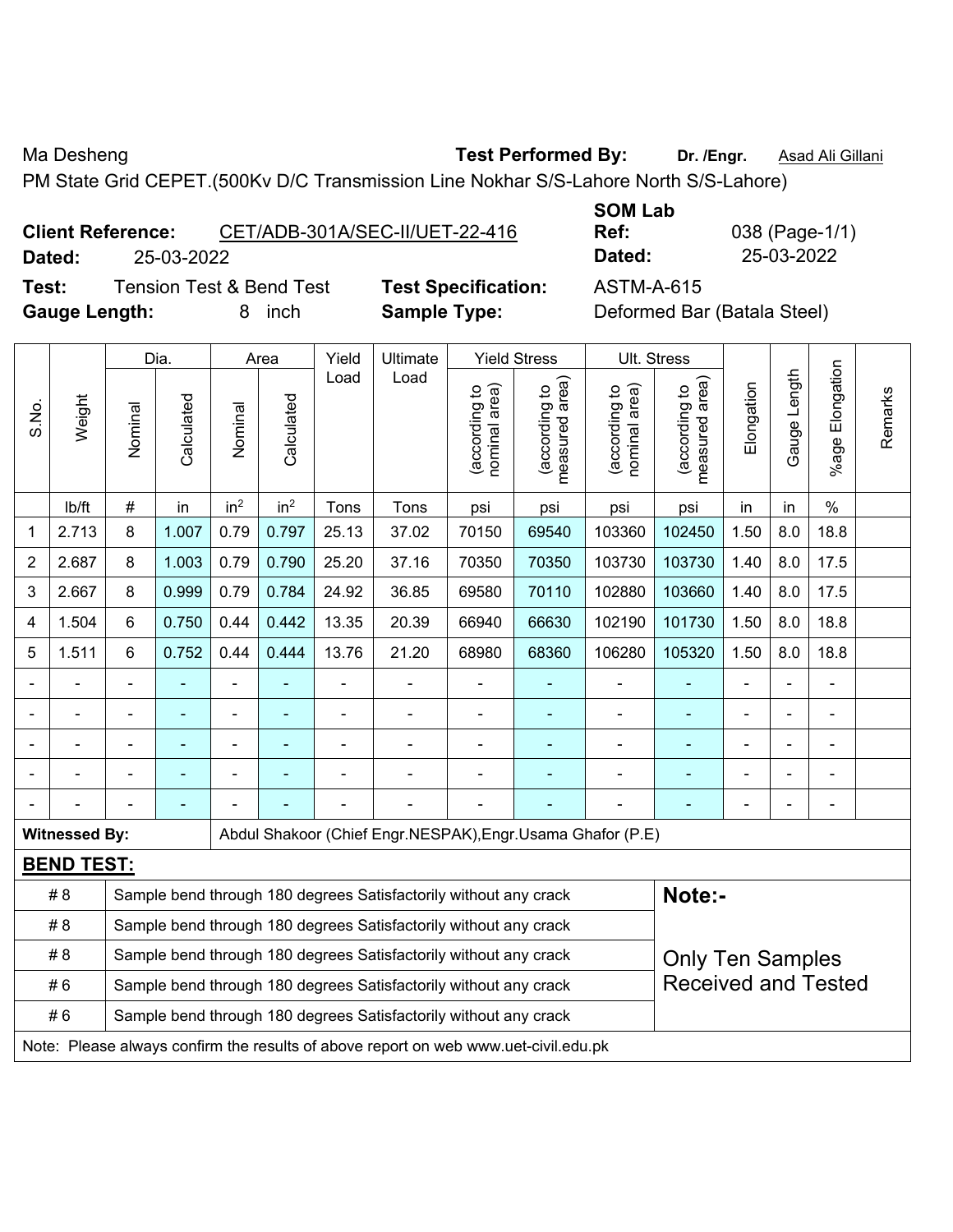Engr. Karram Elahi **Test Performed By:** Dr. /Engr. **Asad Ali Gillani** Company Company Company Company Company Company

Pak-Turk Maarif Islamabad.(Pakturk Maarif School Middle For Boys Islampura Lahore)

| <b>Client Reference:</b><br>Nil<br>25-03-2022<br>Dated:                           |                                                   | <b>SOM Lab</b><br>Ref:<br>Dated: | 039 (Page-1/1)<br>25-03-2022 |
|-----------------------------------------------------------------------------------|---------------------------------------------------|----------------------------------|------------------------------|
| <b>Tension Test &amp; Bend Test</b><br>Test:<br><b>Gauge Length:</b><br>inch<br>8 | <b>Test Specification:</b><br><b>Sample Type:</b> | ASTM-A-615<br>Deformed Bar       |                              |

|                |                                                                                     |                | Dia.                                                             |                 | Area            | Yield          | Ultimate                                                         |                                | <b>Yield Stress</b>             | Ult. Stress                    |                                 |                |                |                 |         |
|----------------|-------------------------------------------------------------------------------------|----------------|------------------------------------------------------------------|-----------------|-----------------|----------------|------------------------------------------------------------------|--------------------------------|---------------------------------|--------------------------------|---------------------------------|----------------|----------------|-----------------|---------|
| S.No.          | Weight                                                                              | Nominal        | Calculated                                                       | Nominal         | Calculated      | Load           | Load                                                             | nominal area)<br>(according to | measured area)<br>(according to | nominal area)<br>(according to | measured area)<br>(according to | Elongation     | Gauge Length   | %age Elongation | Remarks |
|                | lb/ft                                                                               | #              | in                                                               | in <sup>2</sup> | in <sup>2</sup> | Tons           | Tons                                                             | psi                            | psi                             | psi                            | psi                             | in             | in             | $\%$            |         |
| 1              | 1.485                                                                               | 6              | 0.745                                                            | 0.44            | 0.436           | 15.70          | 19.75                                                            | 78690                          | 79410                           | 98970                          | 99880                           | 1.10           | 8.0            | 13.8            |         |
| $\overline{2}$ | 1.497                                                                               | 6              | 0.748                                                            | 0.44            | 0.440           | 16.00          | 20.05                                                            | 80220                          | 80220                           | 100500                         | 100500                          | 1.40           | 8.0            | 17.5            |         |
| 3              | 0.669                                                                               | $\overline{4}$ | 0.501                                                            | 0.20            | 0.197           | 6.22           | 8.43                                                             | 68570                          | 69620                           | 92960                          | 94380                           | 1.40           | 8.0            | 17.5            |         |
| 4              | 0.672                                                                               | $\overline{4}$ | 0.501                                                            | 0.20            | 0.197           | 6.32           | 8.63                                                             | 69700                          | 70760                           | 95210                          | 96660                           | 1.30           | 8.0            | 16.3            |         |
|                |                                                                                     | $\blacksquare$ | ä,                                                               | $\blacksquare$  | $\blacksquare$  | $\blacksquare$ | ä,                                                               | ä,                             | ä,                              | ÷,                             | ÷                               | $\blacksquare$ | $\overline{a}$ | ä,              |         |
|                |                                                                                     | $\blacksquare$ | ÷,                                                               | $\blacksquare$  | $\blacksquare$  | L,             | ÷                                                                | L,                             | ÷                               | $\blacksquare$                 | ä,                              | $\blacksquare$ |                | ÷,              |         |
|                |                                                                                     |                |                                                                  | ÷               |                 |                |                                                                  | ÷                              | ۰                               | $\blacksquare$                 |                                 |                |                | $\blacksquare$  |         |
|                |                                                                                     |                |                                                                  |                 |                 |                |                                                                  | ä,                             |                                 |                                |                                 |                |                |                 |         |
|                |                                                                                     |                |                                                                  |                 |                 |                |                                                                  | $\blacksquare$                 |                                 |                                |                                 |                |                | $\blacksquare$  |         |
|                |                                                                                     |                |                                                                  |                 |                 |                |                                                                  | ä,                             | ÷                               | $\blacksquare$                 |                                 | L.             | $\blacksquare$ | $\blacksquare$  |         |
|                | <b>Witnessed By:</b>                                                                |                |                                                                  |                 |                 |                | Engr.Karram Elahi (Civil Engr.)                                  |                                |                                 |                                |                                 |                |                |                 |         |
|                | <b>BEND TEST:</b>                                                                   |                |                                                                  |                 |                 |                |                                                                  |                                |                                 |                                |                                 |                |                |                 |         |
|                | #6                                                                                  |                |                                                                  |                 |                 |                | Sample bend through 180 degrees Satisfactorily without any crack |                                |                                 |                                | Note:-                          |                |                |                 |         |
|                | #4                                                                                  |                | Sample bend through 180 degrees Satisfactorily without any crack |                 |                 |                |                                                                  |                                |                                 |                                |                                 |                |                |                 |         |
|                |                                                                                     |                |                                                                  |                 |                 |                |                                                                  |                                |                                 |                                | <b>Only Six Samples</b>         |                |                |                 |         |
|                |                                                                                     |                |                                                                  |                 |                 |                |                                                                  |                                |                                 |                                | <b>Received and Tested</b>      |                |                |                 |         |
|                |                                                                                     |                |                                                                  |                 |                 |                |                                                                  |                                |                                 |                                |                                 |                |                |                 |         |
|                | Note: Please always confirm the results of above report on web www.uet-civil.edu.pk |                |                                                                  |                 |                 |                |                                                                  |                                |                                 |                                |                                 |                |                |                 |         |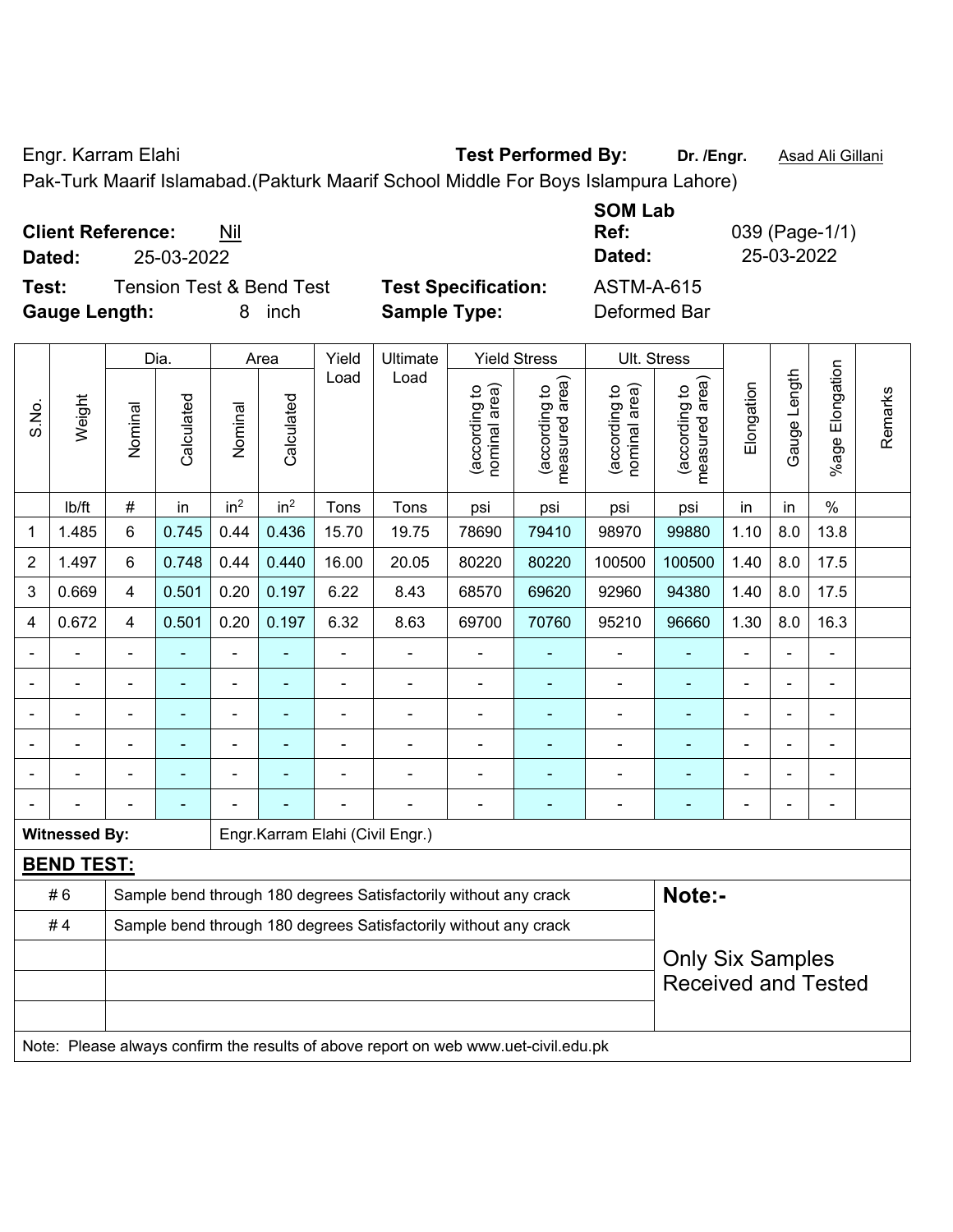Ravi Construction Company **Test Performed By:** Dr. /Engr. Manager Procurement,Lahore.(Northern Bottling (Pvt.)Ltd)-Peshawar)

**Client Reference:** UET/RCC/110/22 **SOM Lab Ref:** 040 (Page-1/1) **Dated:** 25-03-2022 **Dated:** 25-03-2022 **Test:** Tension Test & Bend Test **Test Specification:** ASTM-A-615 **Gauge Length:** 8 inch **Sample Type:** Deformed Bar

|                |                                                                                     |                                                                  | Dia.       |                 | Area            | Yield | Ultimate                                                         |                                | <b>Yield Stress</b>                |                                | Ult. Stress                     |            |              |                      |         |
|----------------|-------------------------------------------------------------------------------------|------------------------------------------------------------------|------------|-----------------|-----------------|-------|------------------------------------------------------------------|--------------------------------|------------------------------------|--------------------------------|---------------------------------|------------|--------------|----------------------|---------|
| S.No.          | Weight                                                                              | Nominal                                                          | Calculated | Nominal         | Calculated      | Load  | Load                                                             | nominal area)<br>(according to | area)<br>(according to<br>measured | nominal area)<br>(according to | (according to<br>measured area) | Elongation | Gauge Length | Elongation<br>%age l | Remarks |
|                | lb/ft                                                                               | $\#$                                                             | in         | in <sup>2</sup> | in <sup>2</sup> | Tons  | Tons                                                             | psi                            | psi                                | psi                            | psi                             | in         | in           | $\%$                 |         |
| 1              | 2.637                                                                               | 8                                                                | 0.993      | 0.79            | 0.775           | 28.03 | 36.01                                                            | 78260                          | 79780                              | 100540                         | 102490                          | 1.30       | 8.0          | 16.3                 |         |
| $\overline{2}$ | 2.652                                                                               | 8                                                                | 0.996      | 0.79            | 0.779           | 28.03 | 36.09                                                            | 78260                          | 79370                              | 100740                         | 102160                          | 1.30       | 8.0          | 16.3                 |         |
| 3              | 1.468                                                                               | 6                                                                | 0.741      | 0.44            | 0.431           | 16.02 | 19.85                                                            | 80320                          | 82000                              | 99480                          | 101560                          | 1.50       | 8.0          | 18.8                 |         |
| 4              | 1.465                                                                               | 6                                                                | 0.741      | 0.44            | 0.431           | 16.02 | 19.75                                                            | 80320                          | 82000                              | 98970                          | 101040                          | 1.20       | 8.0          | 15.0                 |         |
| 5              | 0.666                                                                               | $\overline{4}$                                                   | 0.500      | 0.20            | 0.196           | 7.97  | 9.33                                                             | 87910                          | 89700                              | 102860                         | 104950                          | 1.10       | 8.0          | 13.8                 |         |
| 6              | 0.669                                                                               | $\overline{4}$                                                   | 0.501      | 0.20            | 0.197           | 7.93  | 9.50                                                             | 87460                          | 88790                              | 104770                         | 106360                          | 1.10       | 8.0          | 13.8                 |         |
|                |                                                                                     | $\blacksquare$                                                   | ä,         | $\blacksquare$  |                 | ä,    | ä,                                                               | $\blacksquare$                 | $\blacksquare$                     | $\qquad \qquad \blacksquare$   | ä,                              | L.         |              | ÷                    |         |
|                | ÷                                                                                   |                                                                  | ä,         | $\blacksquare$  |                 | ä,    | ä,                                                               | $\blacksquare$                 | $\blacksquare$                     | ä,                             | ä,                              |            |              | ä,                   |         |
|                |                                                                                     |                                                                  |            |                 |                 |       | $\blacksquare$                                                   |                                | $\blacksquare$                     | $\blacksquare$                 | ۰                               |            |              |                      |         |
|                |                                                                                     |                                                                  |            |                 |                 |       |                                                                  |                                |                                    |                                |                                 |            |              |                      |         |
|                |                                                                                     |                                                                  |            |                 |                 |       |                                                                  |                                |                                    |                                |                                 |            |              |                      |         |
|                | <b>BEND TEST:</b>                                                                   |                                                                  |            |                 |                 |       |                                                                  |                                |                                    |                                |                                 |            |              |                      |         |
|                | #8                                                                                  |                                                                  |            |                 |                 |       | Sample bend through 180 degrees Satisfactorily without any crack |                                |                                    |                                | Note:-                          |            |              |                      |         |
|                | #6                                                                                  | Sample bend through 180 degrees Satisfactorily without any crack |            |                 |                 |       |                                                                  |                                |                                    |                                |                                 |            |              |                      |         |
|                | #4                                                                                  |                                                                  |            |                 |                 |       | Sample bend through 180 degrees Satisfactorily without any crack |                                |                                    |                                | <b>Only Nine Samples</b>        |            |              |                      |         |
|                |                                                                                     |                                                                  |            |                 |                 |       |                                                                  |                                |                                    |                                | <b>Received and Tested</b>      |            |              |                      |         |
|                |                                                                                     |                                                                  |            |                 |                 |       |                                                                  |                                |                                    |                                |                                 |            |              |                      |         |
|                | Note: Please always confirm the results of above report on web www.uet-civil.edu.pk |                                                                  |            |                 |                 |       |                                                                  |                                |                                    |                                |                                 |            |              |                      |         |

S. Asad Ali Gillani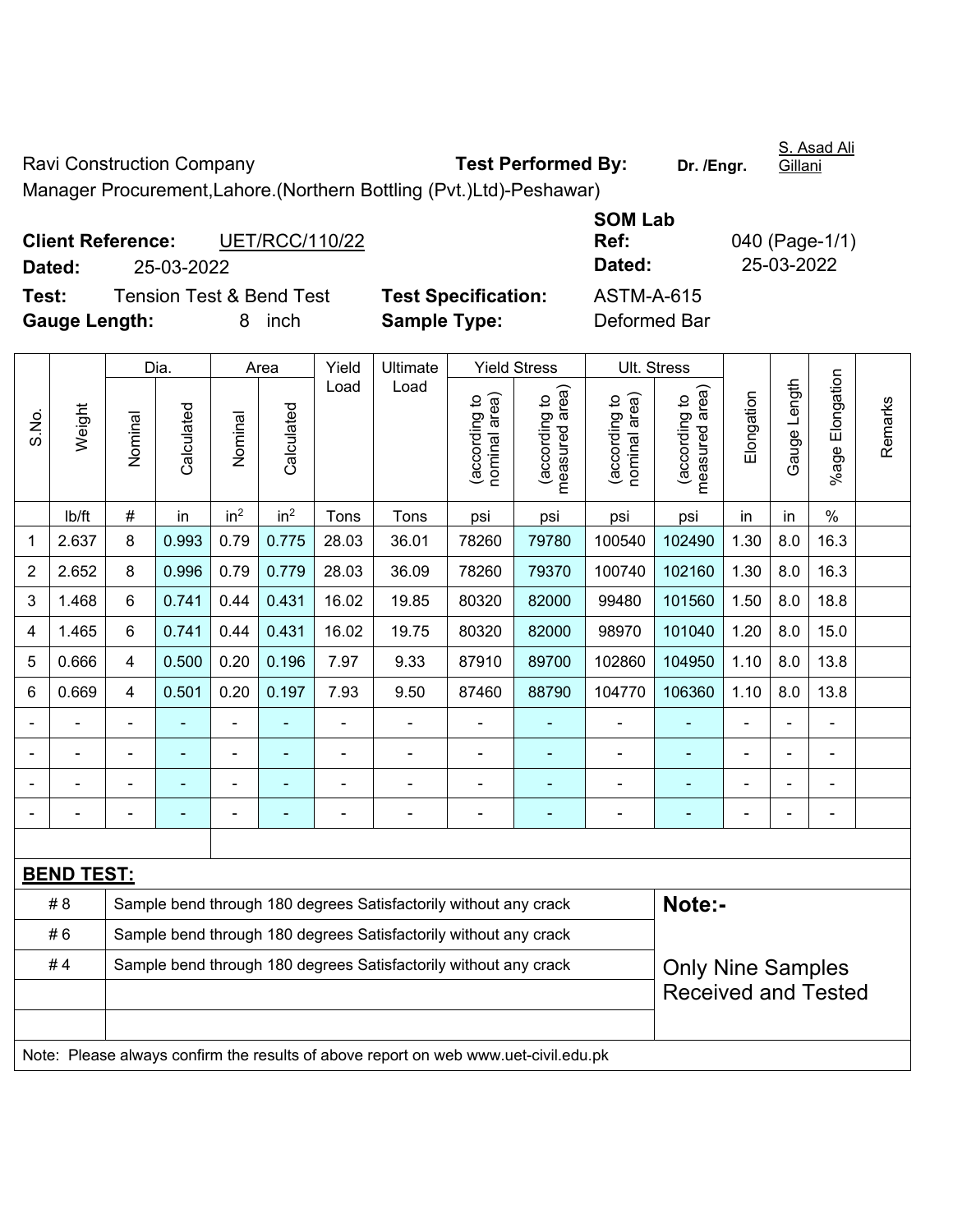S. Asad Ali

Abid Hayat Khan **Test Performed By:** Dr. /Engr.

Gillani

041 (Page-1/1) **Dated:** 21-03-2022 **Dated:** 25-03-2022

RE Nespak Jhelum.(Dualization Of Lilla Interchange Via P.D.Khan To Jhelum I/C Bypasses L-128Km)

|                      | <b>Client Reference:</b> | <b>SOM Lab</b><br>Ref:              | 04 <sup>1</sup>            |                                        |    |
|----------------------|--------------------------|-------------------------------------|----------------------------|----------------------------------------|----|
| Dated:               | 21-03-2022               |                                     |                            | Dated:                                 | 2! |
| Test:                |                          | <b>Tension Test &amp; Bend Test</b> | <b>Test Specification:</b> | <b>ASTM-A-615</b><br>Deformed Bar (Pak |    |
| <b>Gauge Length:</b> |                          | inch                                | <b>Sample Type:</b>        | Steel)                                 |    |

|                |                                                                                     |                                                                  | Dia.       |                 | Area            | Yield          | Ultimate                                                         |                                | <b>Yield Stress</b>             |                                | Ult. Stress                                 |                |                |                          |         |
|----------------|-------------------------------------------------------------------------------------|------------------------------------------------------------------|------------|-----------------|-----------------|----------------|------------------------------------------------------------------|--------------------------------|---------------------------------|--------------------------------|---------------------------------------------|----------------|----------------|--------------------------|---------|
| S.No.          | Weight                                                                              | Nominal                                                          | Calculated | Nominal         | Calculated      | Load           | Load                                                             | nominal area)<br>(according to | measured area)<br>(according to | (according to<br>nominal area) | (according to<br>neasured area)<br>measured | Elongation     | Gauge Length   | Elongation<br>%age l     | Remarks |
|                | Ib/ft                                                                               | $\#$                                                             | in         | in <sup>2</sup> | in <sup>2</sup> | Tons           | Tons                                                             | psi                            | psi                             | psi                            | psi                                         | in             | in             | $\%$                     |         |
| 1              | 1.565                                                                               | 6                                                                | 0.765      | 0.44            | 0.460           | 12.28          | 18.06                                                            | 61570                          | 58900                           | 90540                          | 86610                                       | 1.50           | 8.0            | 18.8                     |         |
| $\overline{2}$ | 1.559                                                                               | 6                                                                | 0.764      | 0.44            | 0.458           | 12.23          | 18.04                                                            | 61320                          | 58910                           | 90440                          | 86890                                       | 1.30           | 8.0            | 16.3                     |         |
| 3              | 1.088                                                                               | 5                                                                | 0.638      | 0.31            | 0.320           | 8.26           | 11.77                                                            | 58750                          | 56910                           | 83760                          | 81150                                       | 2.00           | 8.0            | 25.0                     |         |
| 4              | 1.077                                                                               | 5                                                                | 0.635      | 0.31            | 0.317           | 8.26           | 11.64                                                            | 58750                          | 57450                           | 82820                          | 80990                                       | 2.00           | 8.0            | 25.0                     |         |
| 5              | 0.628                                                                               | 4                                                                | 0.485      | 0.20            | 0.185           | 5.76           | 8.72                                                             | 63510                          | 68660                           | 96110                          | 103900                                      | 1.10           | 8.0            | 13.8                     |         |
| 6              | 0.634                                                                               | $\overline{4}$                                                   | 0.487      | 0.20            | 0.186           | 5.71           | 8.66                                                             | 62950                          | 67690                           | 95550                          | 102740                                      | 1.20           | 8.0            | 15.0                     |         |
|                |                                                                                     |                                                                  |            |                 |                 |                |                                                                  | Ē,                             |                                 |                                |                                             |                |                | ä,                       |         |
|                | ä,                                                                                  |                                                                  | ä,         | ÷               | $\blacksquare$  |                | $\blacksquare$                                                   | $\overline{\phantom{a}}$       | $\blacksquare$                  | $\qquad \qquad \blacksquare$   | $\frac{1}{2}$                               | $\blacksquare$ | $\blacksquare$ | $\overline{\phantom{0}}$ |         |
|                | ÷                                                                                   |                                                                  | ÷,         | $\blacksquare$  | $\blacksquare$  |                | $\blacksquare$                                                   | $\blacksquare$                 | ٠                               | $\blacksquare$                 | $\blacksquare$                              | $\blacksquare$ |                | ÷,                       |         |
|                |                                                                                     | $\blacksquare$                                                   | ۰          | $\overline{a}$  | ٠               | $\blacksquare$ | $\blacksquare$                                                   | $\blacksquare$                 | ۰                               | $\blacksquare$                 | $\blacksquare$                              | $\blacksquare$ |                | ÷                        |         |
|                |                                                                                     |                                                                  |            |                 |                 |                |                                                                  |                                |                                 |                                |                                             |                |                |                          |         |
|                | <b>BEND TEST:</b>                                                                   |                                                                  |            |                 |                 |                |                                                                  |                                |                                 |                                |                                             |                |                |                          |         |
|                | #6                                                                                  |                                                                  |            |                 |                 |                | Sample bend through 180 degrees Satisfactorily without any crack |                                |                                 |                                | Note:-                                      |                |                |                          |         |
|                | #5                                                                                  | Sample bend through 180 degrees Satisfactorily without any crack |            |                 |                 |                |                                                                  |                                |                                 |                                |                                             |                |                |                          |         |
|                | #4                                                                                  |                                                                  |            |                 |                 |                | Sample bend through 180 degrees Satisfactorily without any crack |                                |                                 |                                | <b>Only Nine Samples</b>                    |                |                |                          |         |
|                |                                                                                     |                                                                  |            |                 |                 |                |                                                                  |                                |                                 |                                | <b>Received and Tested</b>                  |                |                |                          |         |
|                |                                                                                     |                                                                  |            |                 |                 |                |                                                                  |                                |                                 |                                |                                             |                |                |                          |         |
|                | Note: Please always confirm the results of above report on web www.uet-civil.edu.pk |                                                                  |            |                 |                 |                |                                                                  |                                |                                 |                                |                                             |                |                |                          |         |